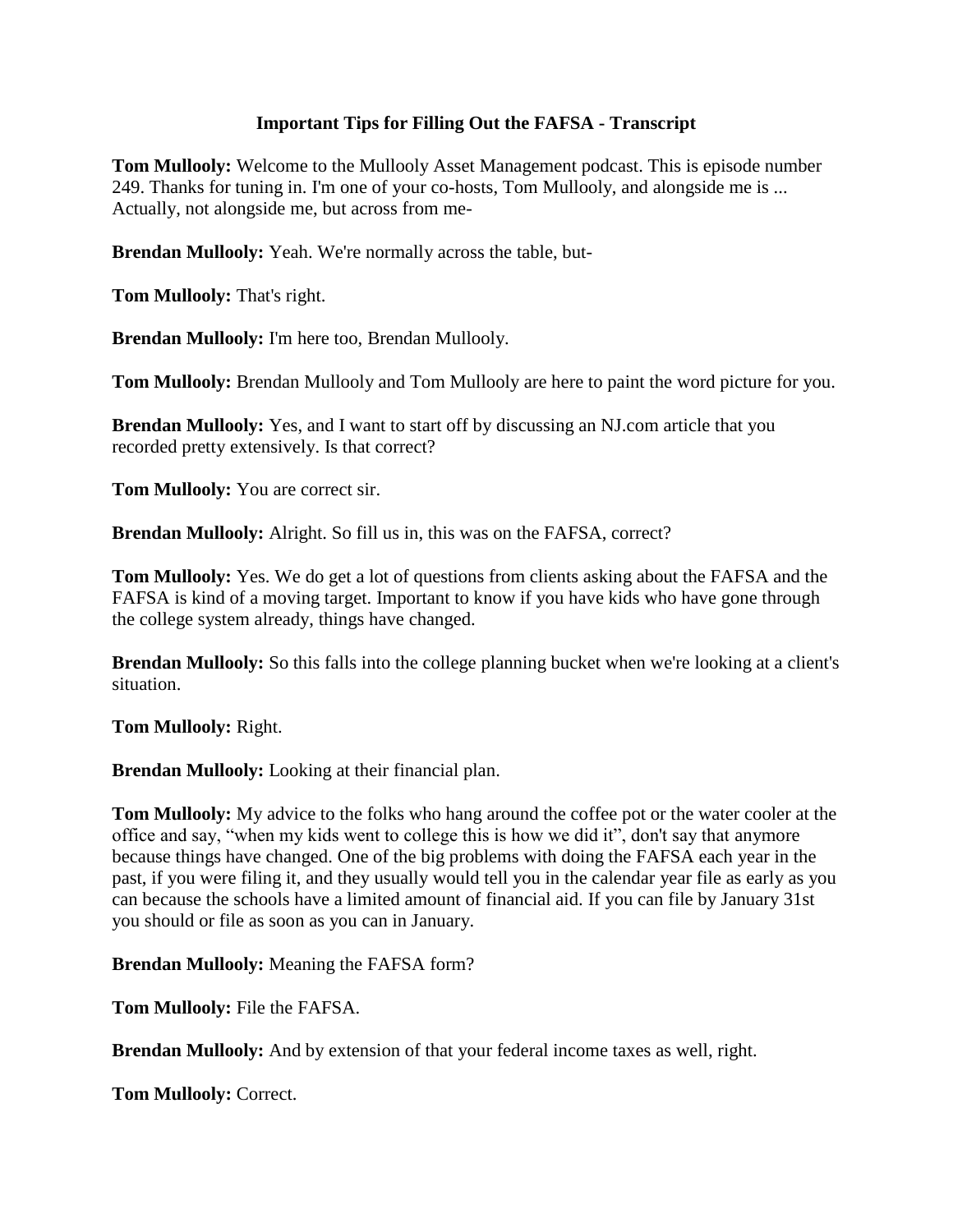**Brendan Mullooly:** Because they want that information on the FAFSA.

**Tom Mullooly:** That's right. Let's just go back in time and say its 2013 or 2014 or 2015, you would have to have your taxes complete or pretty much on their way to being completed in January when you go to file the FAFSA so if you didn't have your taxes done they eventually added an option that said "will file" and what would happen is your student's FAFSA form would be accepted but the college would normally send out some kind of financial package award letter in late April or May 1st you would get it and if you hadn't filed your taxes or you had to get an extension they usually got a letter saying "hurry up and get your taxes done so you can update your FAFSA information". It was a real drag.

**Brendan Mullooly:** It's tough because while the college or soon to be college student I'm sure wants to make their decision and things like award packages are going to factor into that big time you also want to get that in is what I'm saying. You also don't want to rush something like your federal income taxes because-

**Tom Mullooly:** Absolutely not.

**Brendan Mullooly:** You may, and many likely aren't prepared to file taxes in January. That's very early.

**Tom Mullooly:** Years ago when this business was getting off the ground and you were a student in school I was always getting an extension to file-

**Brendan Mullooly:** Right.

**Tom Mullooly:** So that kind of messed with the timing of the award packages. Also,-

**Brendan Mullooly:** Many people get flustered by this, it's a lot, so it seems like an imperfect trade-off. I'm either going to wait to hear about this college stuff, which is important to me and my child, or I'm going to rush my federal income tax returns which is going to make me stressed.

## **Tom Mullooly:** Yeah.

**Brendan Mullooly:** Anyway, because we may not even have all the information we need like 1099's and things like that at the time of year you need to do it so what do you do because it seems like it's a rock and a hard place.

**Tom Mullooly:** Before we get to that I will tell you that I could almost identify perfectly which clients had students in school or about to go to school because they usually called the first few days of January "when am I getting my 1099, because I have to file the FAFSA".

**Brendan Mullooly:** In March, my friend.

**Tom Mullooly:** Yeah, they didn't like that. So FAFSA has changed their terms and now you can use your previous year's tax return information so that's really good. So if you're filing now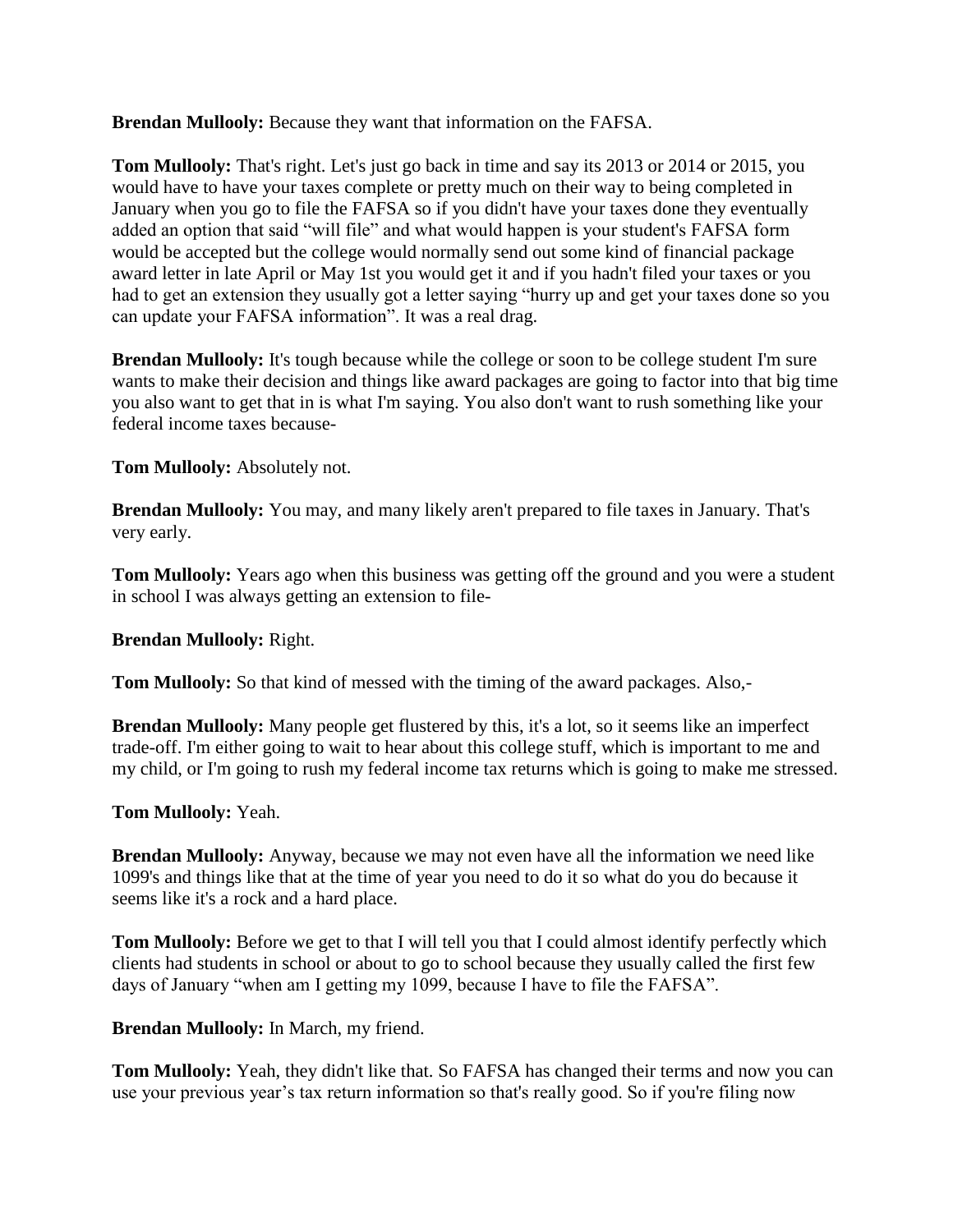we're recording this in March of 2019 most people are now filing the 2018 taxes, you can use your 2017 return.

**Brendan Mullooly:** Right, and then eventually they'll ask you for the 2018 return. Is that how this works?

**Tom Mullooly:** No. Everything is based off the previous year, there's a year lag-

**Brendan Mullooly:** Right.

**Tom Mullooly:** So your financial aid package will be based for the 2019 and 2020 school year is based on your 2017 return. Always be a year lag.

**Brendan Mullooly:** Interesting to account for when you're thinking about things you're doing that have tax implications in these years. That could either be advantageous or not depending on ... some people have one off events that may dramatically impact-

#### **Tom Mullooly:** Sure.

**Brendan Mullooly:** The kind of aid they're getting if they're showing a lot more income for one calendar year if they took a big distribution from a retirement account or had something abnormal come across the cash flow over the course of the year.

**Tom Mullooly:** They lost their job or they started a new business and there's no income, a lot less to show that will also skew the numbers as well.

**Brendan Mullooly:** Yeah, these decisions have ripple effects so it's important to consider these. Not top of mind sometimes when you're making these decisions but you think about this tax year is going to impact this year of the FAFSA and you can kind of map out and maybe consider those ramifications when you're thinking. This is why financial planning is "comprehensive" because these areas all have overlap. Whether it seems like it on the surface or not.

**Tom Mullooly:** Yeah. Like you said there's a ripple effect all through. Totally off topic but I knew that when I started the business back in 2002, I had worked for Morgan Stanley, I borrowed a lot of money, I was in a situation where my car started falling apart and I had to buy a car and I had to borrow money to get a car. I knew that I had to do it pretty soon because at some point my credit was going to change because of a change in my income and a change in my situation.

## **Brendan Mullooly:** Right.

**Tom Mullooly:** So you really need to think about this stuff because a job change, a retirement, all these things have far reaching implications and not something that you would immediately think of.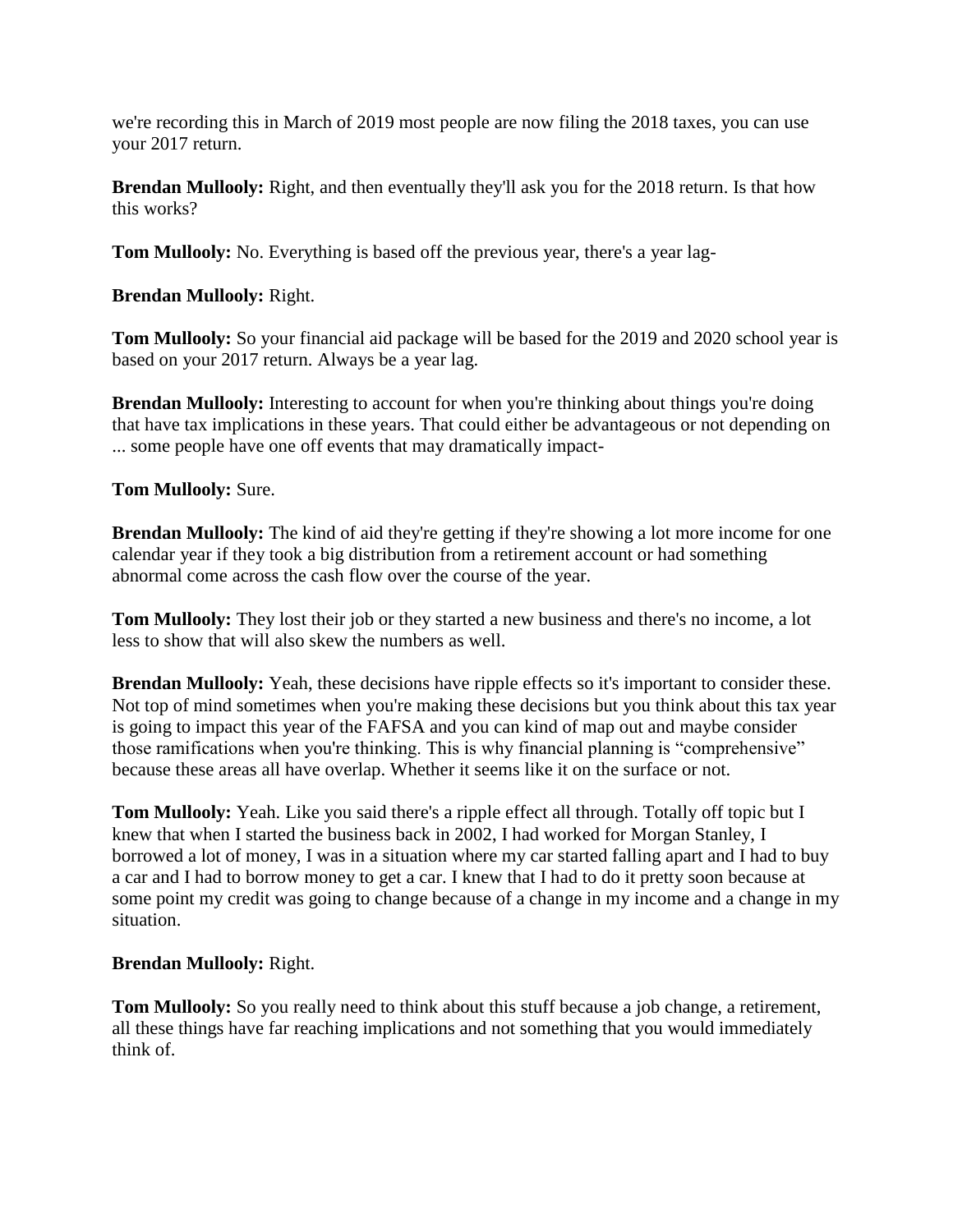**Brendan Mullooly:** Also, not something that traditionally people have come to expect an investment advisor, financial planner, it's not something that people come to our office to talk about a lot of times but their surprised at the scope of what we're looking at in terms of their life and finances. This is no longer an industry of call me on the phone so I can sell you something. We're looking at all the areas of a person's life and this can. And this can-

**Tom Mullooly:** What stock got upgraded at

**Brendan Mullooly:** Right.

**Tom Mullooly:** This morning. You know.

**Brendan Mullooly:** People don't care about that but they do care about stuff like this where you can show them the impact of a decision and why we should not just wing it with stuff like this and try to plan out as best we can. I know life is throwing us curve balls at all moments but-

**Tom Mullooly:** This is along the same lines of when should you consider the timing of a Roth IRA conversion?

#### **Brendan Mullooly:** Yeah.

**Tom Mullooly:** If you have a situation where you've got a pretty normal amount of income this year, next year there's going to be a big drop off because you're getting a retirement package or something's going on, that may be the window to-

**Brendan Mullooly:** A one year opportunity to do something that could have far reaching implications on your future. This is future tax free income that is not going to be subject to required minimum distributions so it could impact how much taxable income you're showing in retirement which could impact how much of things like social security is being taxed or what bracket you're in at that point and that in itself affects withdrawal rates and where you wanna take assets from so if you have a chance to do something like that you can plan for it.

**DISCLAIMER: Tom Mullooly is an investment advisor representative with Mullooly Asset Management. All opinions expressed by Tom and his podcast guests are solely their own opinions and do not necessarily reflect the opinions of Mullooly Asset Management. This podcast is for informational purposes only and should not be relied upon as a basis for investment decisions. Clients of Mullooly Asset Management may maintain positions and securities discussed in this podcast.**

**Tom Mullooly:** So these things do have ripple effects. I like that phrase, we're going to use that some more but these Roth IRA's Brendan they're tricky for some people.

**Brendan Mullooly:** So I've had an issue recently. My girlfriend has a Roth IRA, has been getting her taxes done this week and the preparer at a very big tax firm that everybody knows, you see their commercials all the time.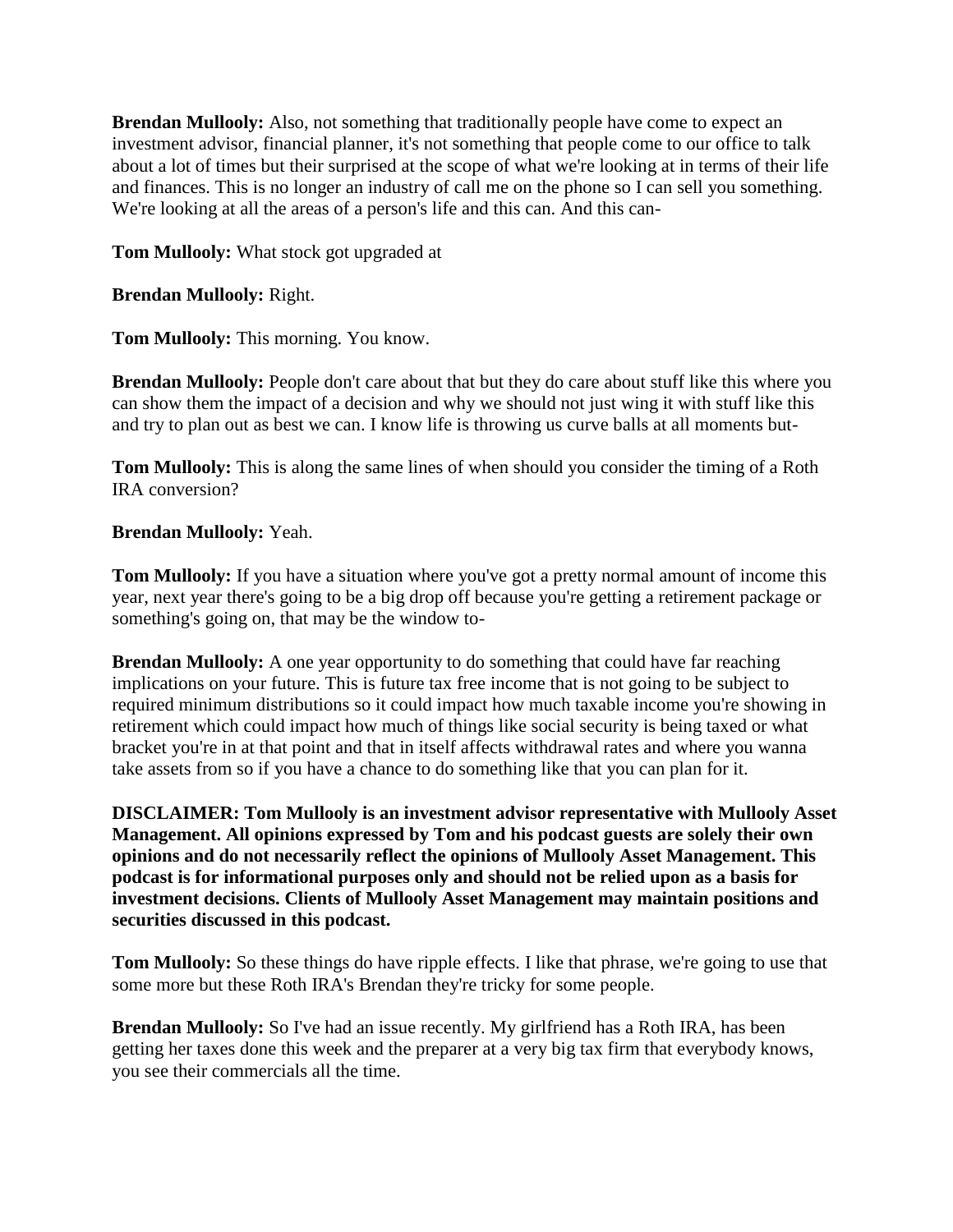**Tom Mullooly:** Right. We won't say their name but their initials are H&R Block.

**Brendan Mullooly:** Anyway they have been trying to tell her that she can deduct these contributions that she's been putting into her Roth IRA which of course we know is not true. She knows it's not true and has been sharing this with this guy like, "Hey, I don't think that that's right. I've never deducted these before, I don't think that their deductible since money goes into these accounts after tax. That's not how this works", and so I put out a tweet last night kind of making fun of the whole situation, we're handling it and it's all fine but one thing that was brought to my attention.

**Tom Mullooly:** Are you Twitter shaming H&R Block over this? What are you doing-

**Brendan Mullooly:** I didn't tag them but I did name them in the tweet. Anyway, one thing that a friend brought up, Andrew Miller, who we've discussed on the podcast before-

**Tom Mullooly:** Friend of the firm.

**Brendan Mullooly:** Friend of the firm, I did the Alpha Architect March for the Fallen with him, he is really in touch with taxes and knows his stuff and one thing that he replied was, "Is your girlfriend eligible for the retirement savers credit?".

**Tom Mullooly:** This is actually a real point.

**Brendan Mullooly:** This kind of cool which is why we wanted to bring this up.

**Tom Mullooly:** Yeah.

**Brendan Mullooly:** I said I don't think so but I'm going to look just to be sure because I'd never heard of this before. So Andrew sent me a link, it's out there on Twitter.

**Tom Mullooly:** Just follow Brendan.

**Brendan Mullooly:** We'll link to the IRS page in the show notes too. Basically the way that this works is you can contribute to a host of retirement plans, whether this is an IRA, Roth IRA, your 401k at work, you can do 457, 403b, a whole host, basically all of them but there's a strict list on the IRS website you can reference. So how this works, this savers credit, for retirement savers credit is that if you are age 18 or older, you are not a full-time student, no one else is claiming you as a dependent on their tax return you may be eligible to get a tax credit, not a tax deduction, for your retirement plan contributions and the rate at which you get this credit is between 10 and 50% of whatever your contributions were with a \$2000 maximum for the credit. So that's the max that you're going to get. This is all based on your adjusted gross income.

**Tom Mullooly:** So the most you could get would be-

**Brendan Mullooly:** A \$2,000 credit. If you make, obviously the credit is out there to help people with lower incomes, but if you fit into these specifications, just as an example you could,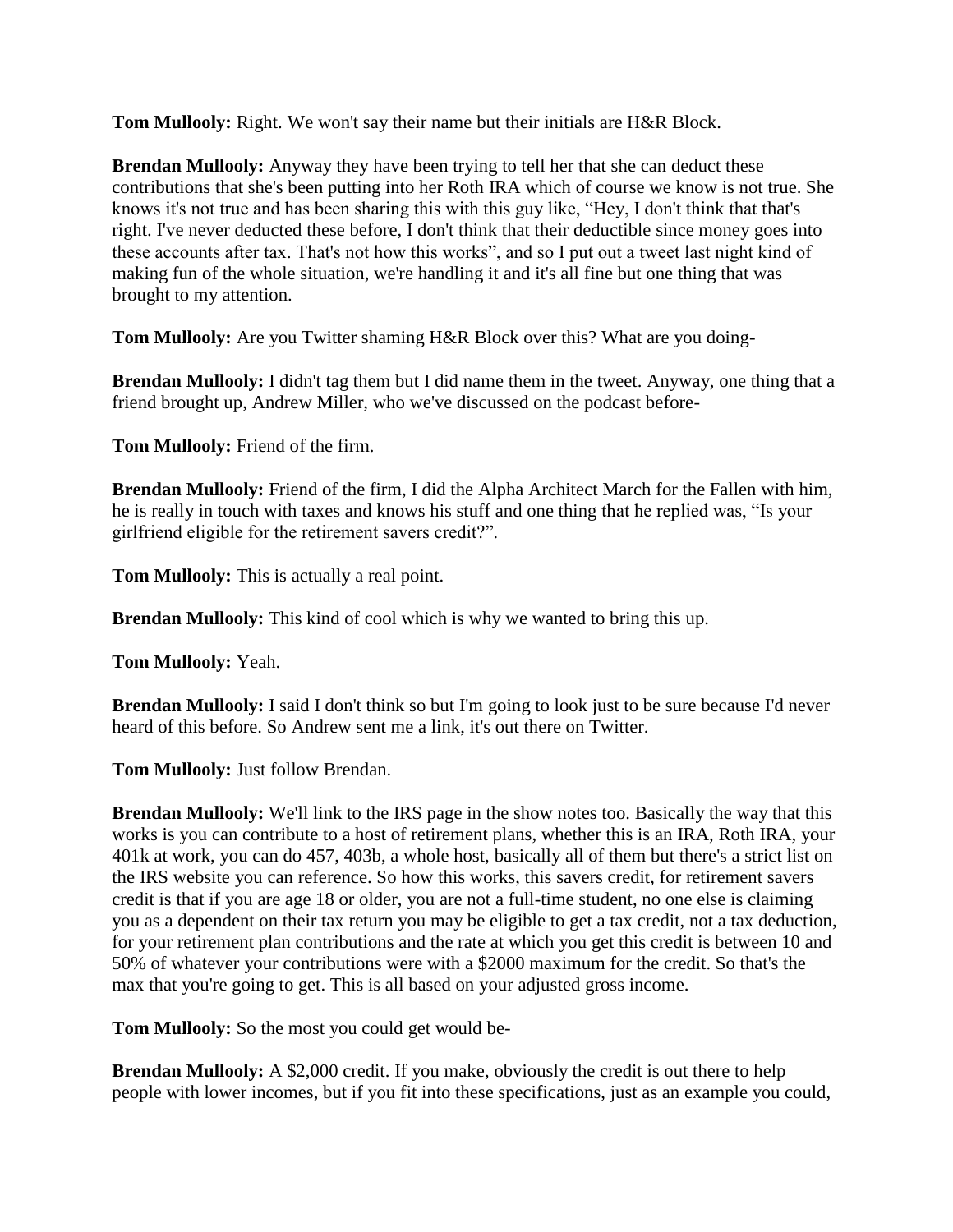if you had a 30, if you're a single person and you had a \$30,000 adjusted gross income and you put \$3,000 into your Roth IRA over the course of the year, you could get a \$300 tax credit for your contributions to a Roth IRA where you're going to get tax free income in the future, no tax deduction but you're getting a dollar for dollar reduction \$300 off of the income tax that you owe for that year. I did now know about this. It's out there for people and specifically I think it could be something that younger people want to pay attention to and these are often the kind of people who are using a Roth IRA.

**Tom Mullooly:** Sure. If you're a teenager and you've got money like this you're probably going to qualify on thresholds and you'll get a tax credit. You can't be claimed as a dependent on your parents return.

**Brendan Mullooly:** Got to be over 18.

**Tom Mullooly:** Yeah, you got to be over 18, 19, 20 but like-

**Brendan Mullooly:** Right.

**Tom Mullooly:** These college students who are working and doing a responsible thing or somebody who's just out of school working on that starter salary.

**Brendan Mullooly:** Chuck it into a Roth.

**Tom Mullooly:** Yeah, if you do that you can get a credit and most people will tell you that at tax credit is more valuable than a deduction that you're going to get.

**Brendan Mullooly:** I thought this was a pretty cool wrinkle, not something that I was aware of. Didn't fix our problem with H&R Block but pretty cool and something that I learned on Twitter that I thought was worth sharing and so we'll have a link to more details on this in terms of how the AGI breaks down for the IRS. Obviously, check with your tax professional who I hope is a reputable professional or your investment advisor, preferably both, before you think about doing stuff like this but its worth checking out. Pretty cool stuff.

**Tom Mullooly:** I guess you should also find out if your tax preparer is on Twitter. Brendan Mullooly: Yeah.

**Tom Mullooly:** What's your Twitter handle? I'm going to follow you for a few days before I let you at my return.

**Brendan Mullooly:** Yeah, seriously.

**Tom Mullooly:** So I have a question, when are we getting Ptak on the podcast?

**Brendan Mullooly:** I would love to have Jeff Ptak of Morningstar on this podcast or Tim's Living with Money podcast. We've had his colleague at Morningstar, Christine Benz on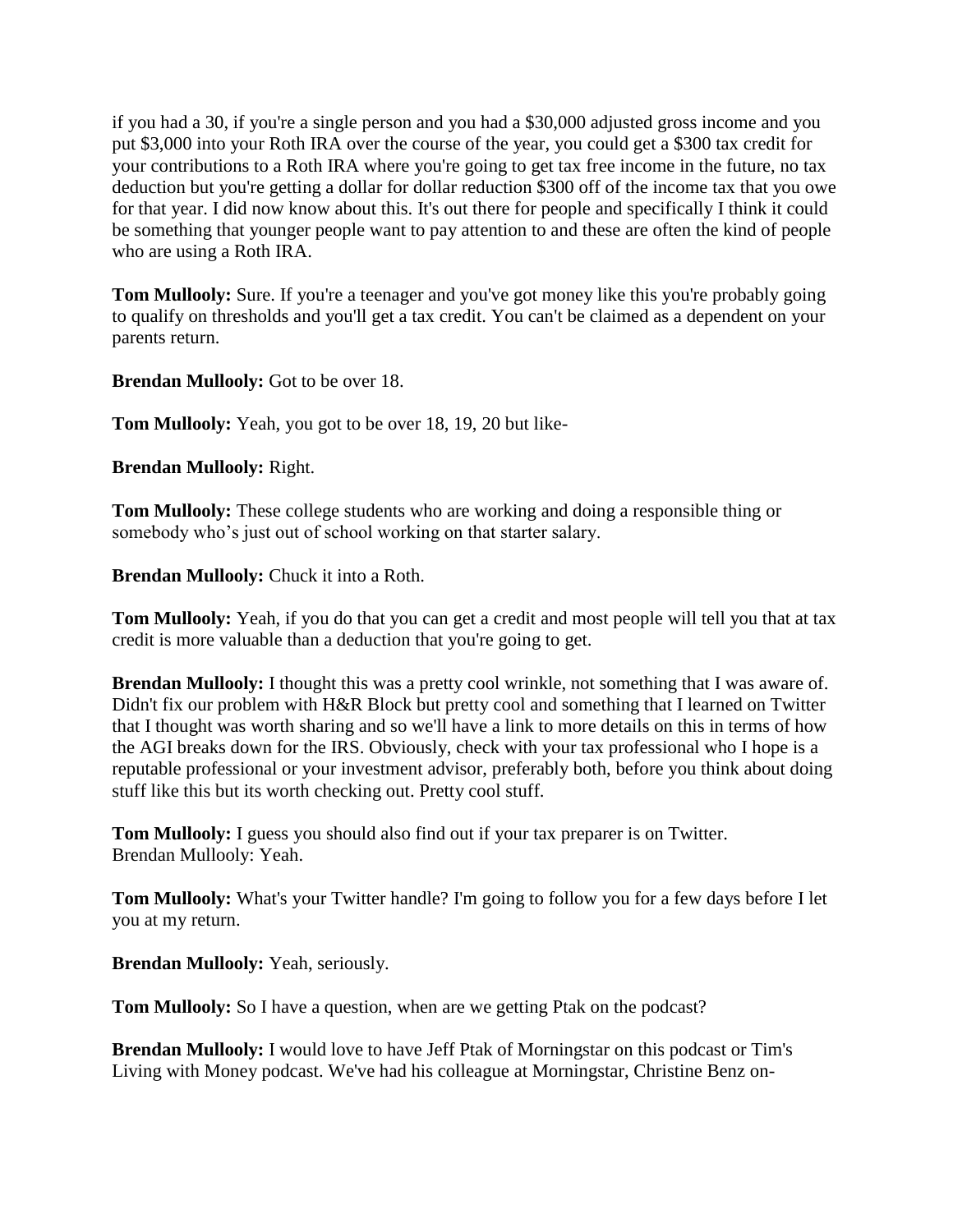**Tom Mullooly:** That's right.

**Brendan Mullooly:** Tim's show and we mentioned their work, both of them, respectively.

**Tom Mullooly:** I think we've cited Jeff's work at least 3 or 4 times in just the last couple of months.

**Brendan Mullooly:** Basically Jeff puts out a new article and it's almost always something that I wanna bring to the table to discuss on the podcast with you and so that is the case today. New article out from Jeff this morning and we read it and wanted to come share some details.

**Tom Mullooly:** Don't ditch that bad penny.

**Brendan Mullooly:** Yeah. Right. The title on this post is "Think Twice Before You Ditch That Laggard Fund in Your Portfolio" which is oftentimes exactly what people want to do.

**Tom Mullooly:** Sure.

**Brendan Mullooly:** I wanna chuck this thing, it hasn't been working.

**Tom Mullooly:** Everything else is up.

**Brendan Mullooly:** Right.

**Tom Mullooly:** This thing is way behind.

**Brendan Mullooly:** Yeah.

**Tom Mullooly:** Let's just get rid of it and we'll move the money somewhere else.

**Brendan Mullooly:** Right.

**Tom Mullooly:** That's music to a brokers ears.

**Brendan Mullooly:** Yeah, because it's a transaction, it makes perfect sense. I'm not going to say that this is always not the right move and that's certainly not what Jeff is suggesting either but what he is saying is that past performance doesn't equal future results and no matter how many times we say that phrase is our industry we all nod our heads and then we still just look at past performance when we're trying to select a new investment.

#### **Tom Mullooly:** Right.

**Brendan Mullooly:** For whatever reason I don't think it's ever going to go away but the idea for this post came because back in 2008 there was a pretty good study that showed institutions, institutional investors were pretty bad in terms of hiring and firing their own managers and this is the behemoths of the investment world. They're making poorly timed decisions in terms of when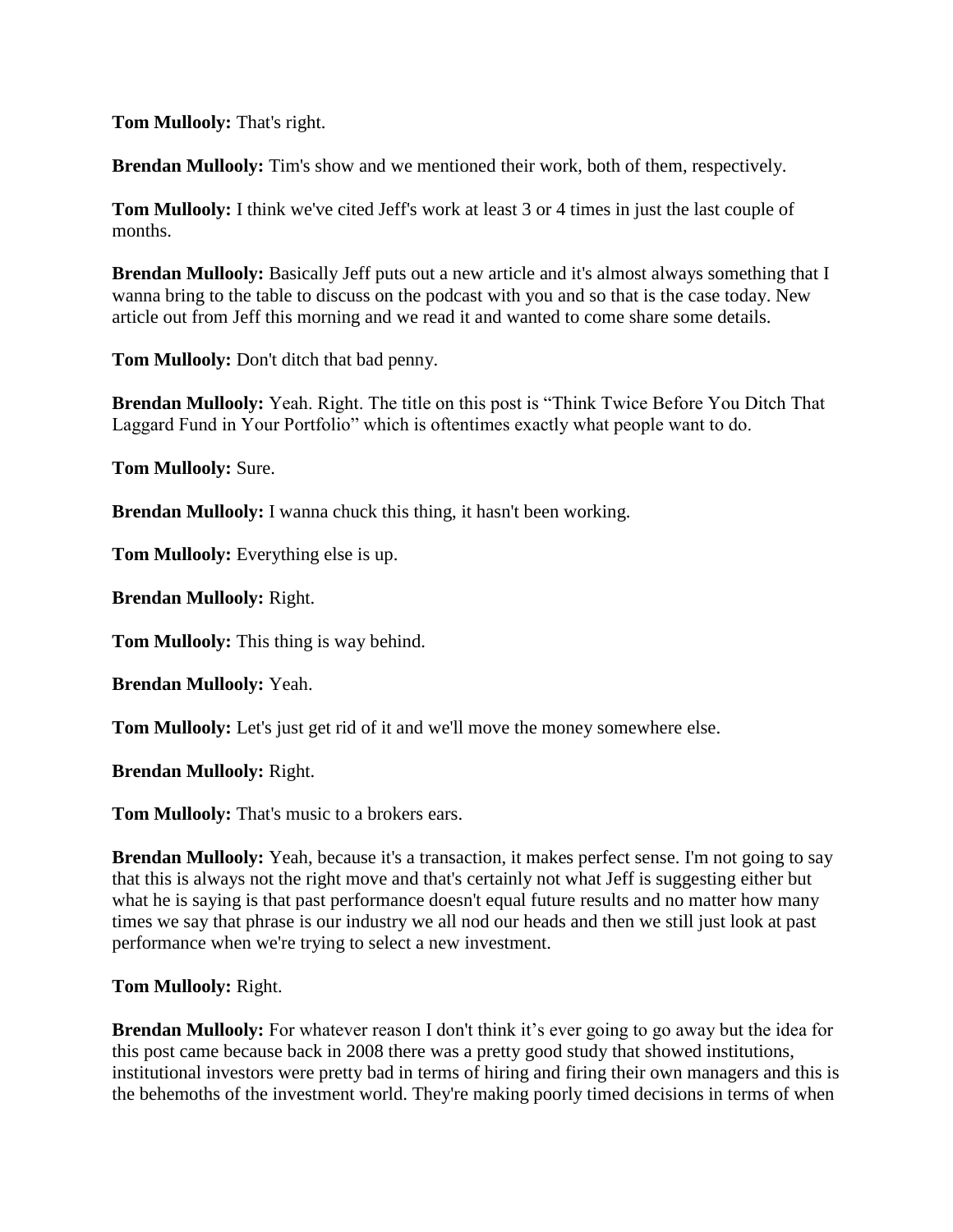they fire a manager and hire a new one from that moment forward the fired manager goes onto perform better than the one that they hired.

**Tom Mullooly:** There's a similar analogy. I guess S&P now manages the Dow members when they kick a company out of the Dow the next 12 months the one that got dropped tends to outperform the names that got added.

**Brendan Mullooly:** Yeah. Mean reversion and obviously not something that you can bank on, not going to work 100% of the time but it does shed some light on maybe decisions that have been made that were not made for the right reasons.

**Tom Mullooly:** But you think about it, when would you ditch a mutual fund? Probably after a period of underperformance.

**Brendan Mullooly:** Right. You're probably not selling your winner.

**Tom Mullooly:** In most cases you're piling more money into the winner.

**Brendan Mullooly:** If you're reinvesting dividends or if you're taking proceeds from a loser you're probably piling into a winner or if not something that you own that was a winner something outside of your portfolio that has recently done really well because it's just human nature. I don't think people are out there, there not looking for "Wow, wow, let me find the worst performing mutual fund I could find".

**Tom Mullooly:** I know that mutual funds are going to be diversified and they're going to be a certain extent balanced within their universe-

**Brendan Mullooly:** Style box.

**Tom Mullooly:** Yeah, in their style box, but if you believe in rebalancing your portfolio, and let's just say you have a portfolio of stocks. If you subscribe to the idea that you rebalance you're going to peel some money off of the winners and add to the things that have not been performing very well so you're buying at lower levels. Here is what we often refer to in the industry as the smart money doing just the opposite.

# **Brendan Mullooly:** Yup.

**Tom Mullooly:** They're hanging onto the long terms winners, OK, but they're ditching the losers.

**Brendan Mullooly:** Yeah, and so what Jeff wanted to look at was since the institutions are doing this one would presume that individual investors are certainly doing something similar and that seems to be the case based upon the data.

## **Tom Mullooly:** Yeah.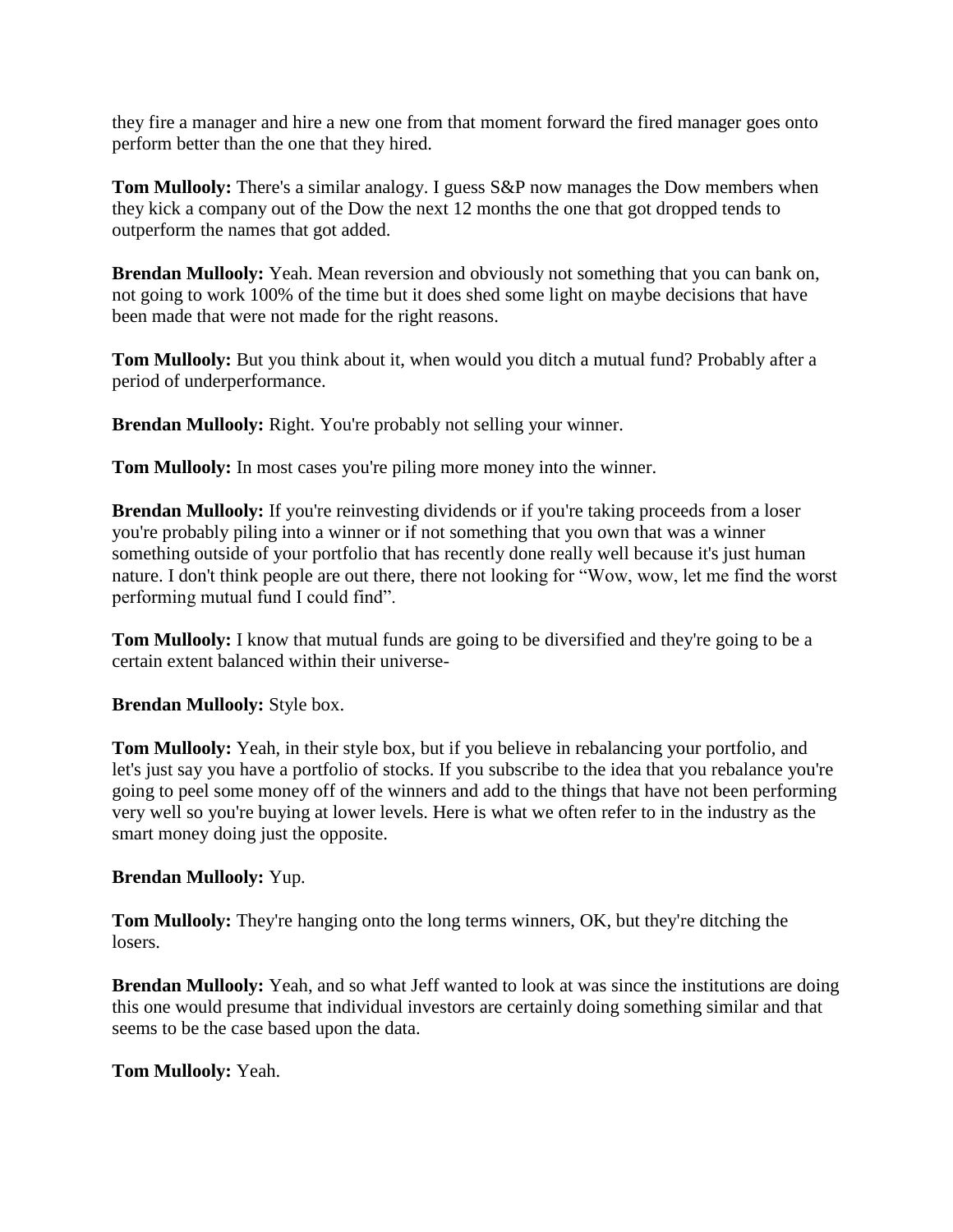**Brendan Mullooly:** So everybody's doing this. It's not the smart money being stupid its, well it is, but it's all of us being stupid, across the board.

**Tom Mullooly:** Wouldn't it be great if we could just say, "Hey, this fund really underperformed last year. Let's watch it for the next 12-18 months and if it recovers then we'll move on".

**Brendan Mullooly:** Well then you've missed-

**Tom Mullooly:** Right.

**Brendan Mullooly:** You've missed the thing. That sounds great.

**Tom Mullooly:** Sounds great.

**Brendan Mullooly:** Sounds like perfect market timing to me. I don't think that's how it works though.

**Tom Mullooly:** Yeah.

**Brendan Mullooly:** If you've missed the recovery then you've missed the recovery.

**Tom Mullooly:** No, I'm saying if you owned a fund and it went down and you didn't sell it and you're thinking about selling it now.

**Brendan Mullooly:** Oh, OK.

**Tom Mullooly:** Instead of selling this today, we're going to write this down March in, a year from now, March of 2020.

**Brendan Mullooly:** I love this idea actually just write down all the reasons why this fund sucks.

**Tom Mullooly:** Exactly.

**Brendan Mullooly:** Say why you wanna get out, why it stinks and then don't do anything.

**Tom Mullooly:** And then don't do anything.

**Brendan Mullooly:** And look at it again in 6 months.

**Tom Mullooly:** 6, 12, 18.

**Brendan Mullooly:** Whatever it is, this is something I had my blog launched last week and Michael Batnick basically explained this is how he combats what he calls his internal liar which is all of us have this bias where we rewrite history to fit our narratives so the way that Michael says that he combats this is he would write down all these thoughts that he had about why he was doing certain things, certain trades that he was doing and now being able to look back on that,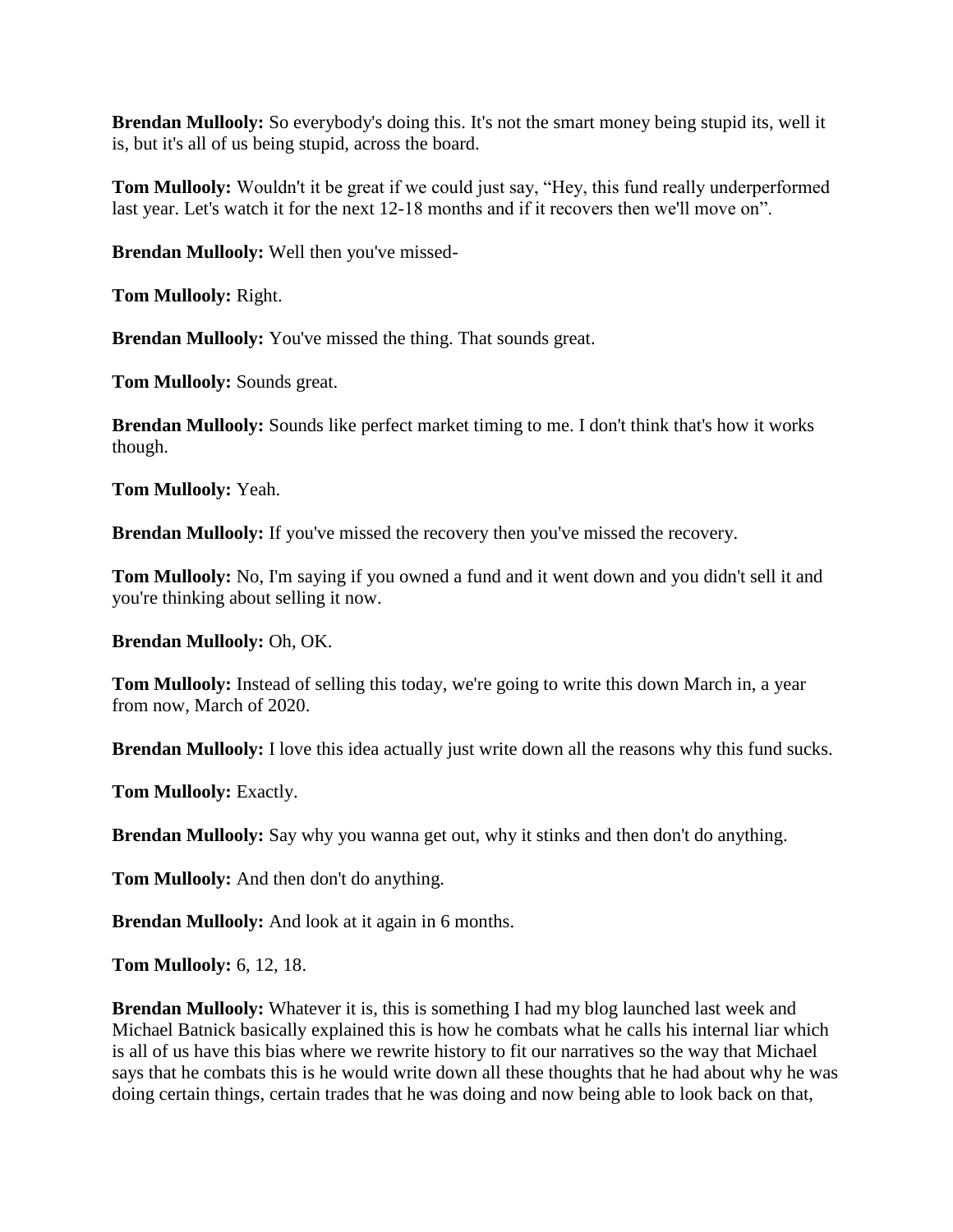the chronicles of that in hindsight just convinced him that, "I need to do way, way less of this because oh my God, look at this garbage that I wrote".

# **Tom Mullooly:** Yeah.

**Brendan Mullooly:** "What was I doing?" If you don't write it down, if you don't write "Here are all the reasons I wanted to bail on this fund" and you decide to sell it or you decide to hang on you're going to rewrite it. If you don't sell it you're going to be like, "I knew all along that it was a temporary blip and that I should just hang in there", but in reality you wanted, with every fiber of your being to drop that thing-

**Tom Mullooly:** Get out of that thing.

**Brendan Mullooly:** A year ago and it can be reinforcing to read that kind of stuff and it maybe will guide you to not act on your impulses in the future.

**Tom Mullooly:** I also think that that kind of is a reminder. When we talk with folks about what the expected band may be, hey this fund might be working in a certain collar, it's going to be, if the markets down this could be down more or if the market's up this could be up more. I don't wanna get into specifics like if it's down more than 5% we're going to sell it but you get the idea how these things stream. Some things are just not going to correlate with the rest of your portfolio, forget about the market, they're just not going to correlate with the rest of your portfolio.

**Tom Mullooly:** So there's going to be some things, we need a name for this, let's call it the Jay Bruce Effect. At the end of the season Jay Bruce has 30 home runs, OK, the problem is he hits 11 in April, 0 in May, 7 in June, you get the idea. Then he'll hit 1 in July, 14 in August, he's on the cover of some magazine. The returns as you like to say "are lumpy" depending on where you're drawing the line - hey in this calendar year this fund really did terrible. Is it really a reason to get out of this thing? This could be the secret sauce that actually next year could give your portfolio a nice kick.

**Brendan Mullooly:** It's always tough to answer the question of when and how or if things are going to mean revert and I think that the way that I try to look at it is the broader your thinking I think the more you can lean on a concept like mean reversion but even then it's squishy and it's never going to work on the timeframe that you want but if you're thinking of asset classes, like stocks and bonds or like U.S. stocks and international stocks or large cap and small cap stocks, we're getting a little more specific here but those kind of things really do tend to ebb and flow. If you're talking about an individual stock I think there's a stat out there that 60% of individual stocks underperform the rate of T-Bills over a stretch of time.

# **Tom Mullooly:** Sure.

**Brendan Mullooly:** So waiting for mean reversion in individual stock names I think is a bad idea.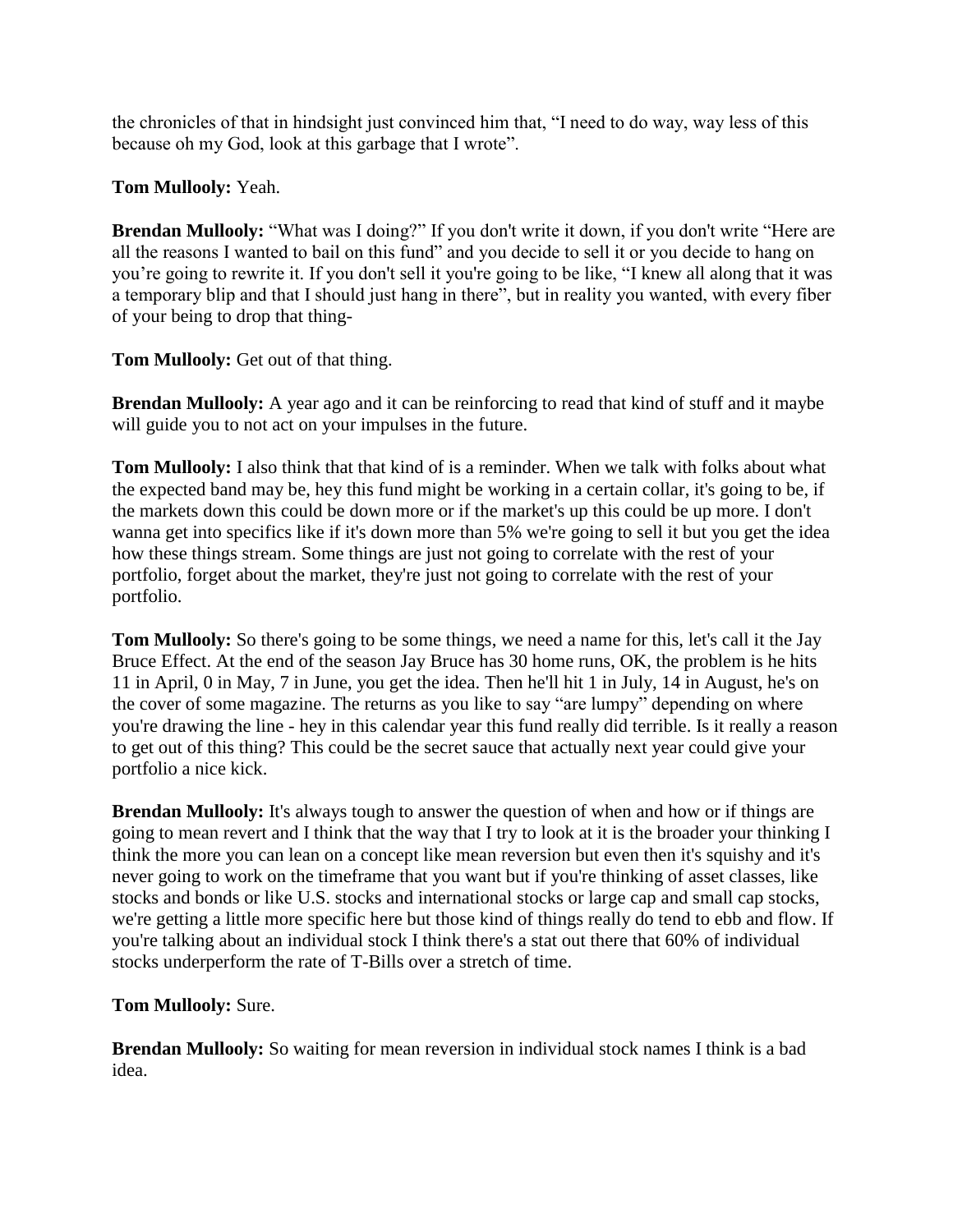**Tom Mullooly:** Yeah. Have a lot of popcorn.

**Brendan Mullooly:** Right. You could be waiting a long time.

### **Tom Mullooly:** A long time.

**Brendan Mullooly:** Or forever. Just to circle back to some of the stuff that Jeff was talking about in terms of stats. He looked from 1996 to 2018 at over 15,000 share classes of active U.S. equity mutual funds across all style and size boxes, later parsed it out by their groupings specifically, but he looked at fund performance and fund flows to determine the hired versus fired criteria and he looked at these funds versus out performance versus their benchmark versus their peers to determine the hired funds, they had flows and how did they perform versus these benchmarks. Across both criteria whether measured against the benchmark or their peers you saw the same effect where before, it was a before and after. So before the hired funds out performed, so they displayed this out performance and then after they are hired they display under performance. This even was accounted for, he did one iteration of this where he removed the dead funds because some of the fired funds were accounting for survivorship bias by not including funds that were dead as failures which they were because they were closed.

#### **Tom Mullooly:** Right.

**Brendan Mullooly:** Even when you threw those in the hired funds still under performed even this group of funds that included a bunch that were dead-

#### **Tom Mullooly:** Liquidated.

**Brendan Mullooly:** Or merged out of existence or whatever it may be. Past performance, as Jeff says, is insufficient evidence on a standalone basis to make these kind of decision but people do it all the time. People, not just meaning individual investors, because everybody likes to say how silly they are but also professionals in our space and as we eluded to the original study looked at institutional investors so this is-

#### **Tom Mullooly:** That's crazy.

**Brendan Mullooly:** This is prevalent across the board no matter how experienced you are as an investor. I think maybe it's something innate in our human being that tells us we need to just buy what's worked and sell what hasn't recently and, like I said, not always going to be a poor decision but I would think twice and as Jeff's suggests use some additional criteria when you're trying to make these decisions.

**Tom Mullooly:** Good advice.

**Brendan Mullooly:** Wise man Jeff Ptak.